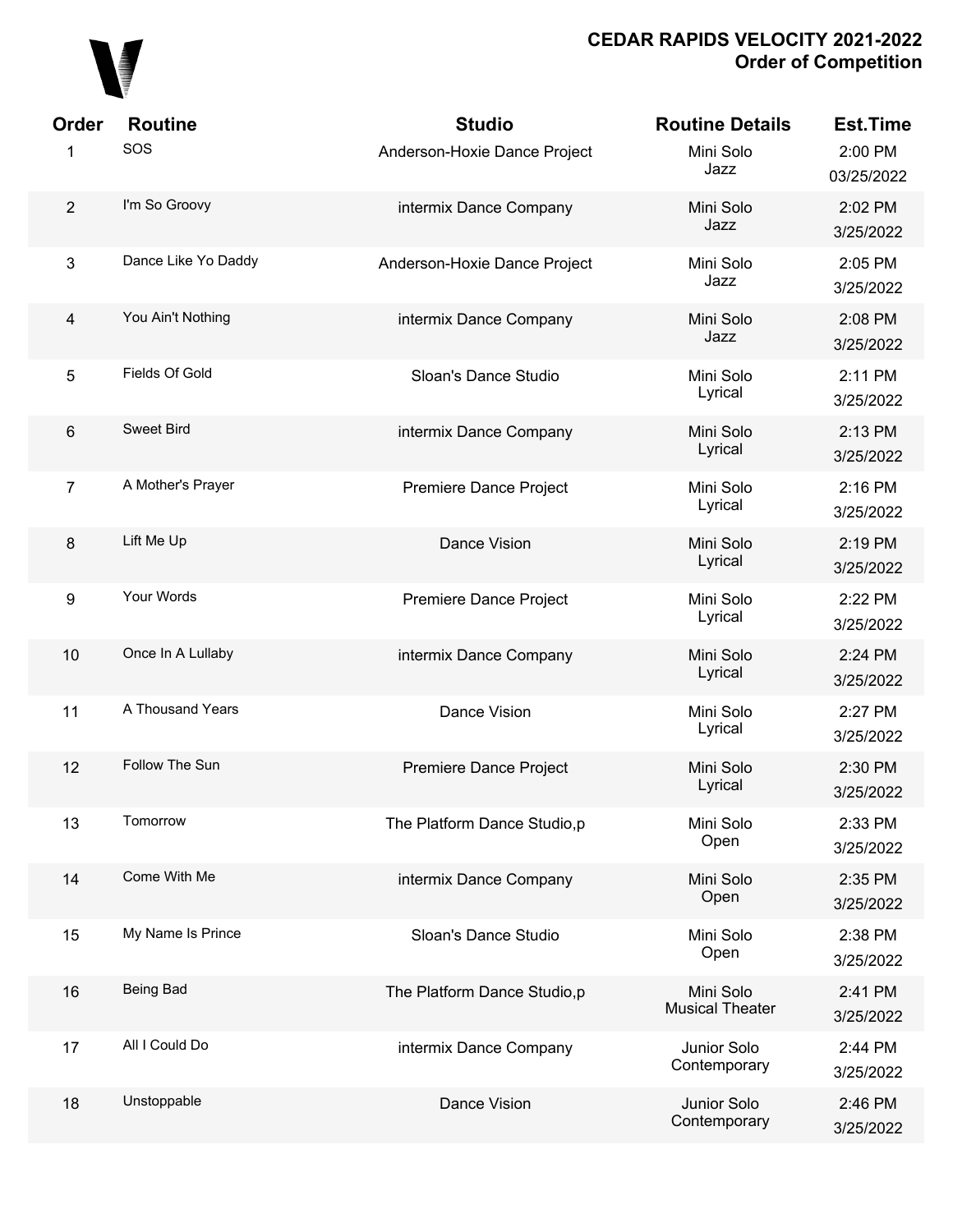

| Order | <b>Routine</b>             | <b>Studio</b>                    | <b>Routine Details</b>      | <b>Est.Time</b>      |
|-------|----------------------------|----------------------------------|-----------------------------|----------------------|
| 19    | Let Me Dream               | intermix Dance Company           | Junior Solo<br>Contemporary | 2:49 PM<br>3/25/2022 |
| 20    | How Far Does The Dark Go   | Anderson-Hoxie Dance Project     | Junior Solo<br>Contemporary | 2:52 PM<br>3/25/2022 |
| 21    | <b>Toy Soldier</b>         | Dance Vision                     | Junior Solo<br>Jazz         | 2:55 PM<br>3/25/2022 |
| 22    | A Different Beat           | Premiere Dance Project           | Junior Solo<br>Jazz         | 2:57 PM<br>3/25/2022 |
| 23    | I Don't Want To Show Off   | Anderson-Hoxie Dance Project     | Junior Solo<br>Jazz         | 3:00 PM<br>3/25/2022 |
| 24    | One Night Only             | Anderson-Hoxie Dance Project     | Junior Solo<br>Jazz         | 3:03 PM<br>3/25/2022 |
| 25    | Girls Will Be Girls        | Dance Vision                     | Junior Solo<br>Jazz         | 3:06 PM<br>3/25/2022 |
| 26    | Fabulous                   | Innovative Soul Dance Company    | Junior Solo<br>Jazz         | 3:08 PM<br>3/25/2022 |
| 27    | Play That Sax              | The Platform Dance Studio,p      | Junior Solo<br>Jazz         | 3:11 PM<br>3/25/2022 |
| 28    | ** 5 MINUTE JUDGES BREAK** | <b>VELOCITY DANCE CONVENTION</b> |                             | 3:14 PM<br>3/25/2022 |
| 29    | A Better Place             | intermix Dance Company           | Junior Solo<br>Lyrical      | 3:19 PM<br>3/25/2022 |
| 30    | All Of Me                  | Dance Vision                     | Junior Solo<br>Lyrical      | 3:21 PM<br>3/25/2022 |
| 31    | Firework                   | Dance Vision                     | Junior Solo<br>Lyrical      | 3:24 PM<br>3/25/2022 |
| 32    | Back To You                | intermix Dance Company           | Junior Solo<br>Lyrical      | 3:27 PM<br>3/25/2022 |
| 33    | <b>Brave</b>               | Dance Vision                     | Junior Solo<br>Lyrical      | 3:30 PM<br>3/25/2022 |
| 34    | Alive                      | Dance Vision                     | Junior Solo<br>Lyrical      | 3:32 PM<br>3/25/2022 |
| 35    | Heaven's Door              | The Platform Dance Studio,p      | Junior Solo<br>Lyrical      | 3:35 PM<br>3/25/2022 |
| 36    | Dream                      | intermix Dance Company           | Junior Solo<br>Open         | 3:38 PM<br>3/25/2022 |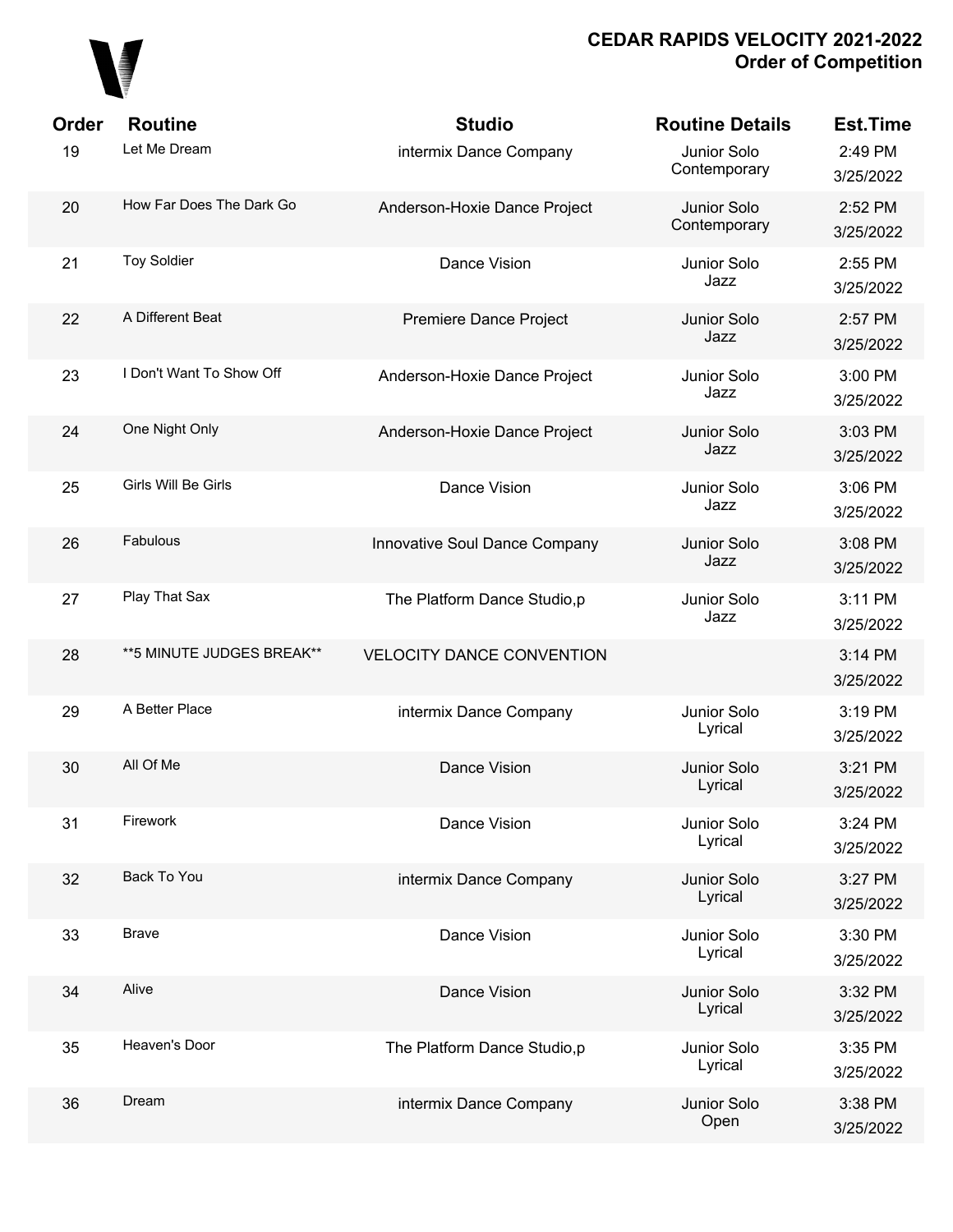

| Order | <b>Routine</b>             | <b>Studio</b>                         | <b>Routine Details</b>                | <b>Est.Time</b>      |
|-------|----------------------------|---------------------------------------|---------------------------------------|----------------------|
| 37    | Sea Of Love                | intermix Dance Company                | Junior Solo<br>Open                   | 3:41 PM<br>3/25/2022 |
| 38    | Free                       | intermix Dance Company                | Junior Solo<br>Open                   | 3:43 PM<br>3/25/2022 |
| 39    | You Can't Stop The Beat    | Dance Vision                          | Junior Solo<br><b>Musical Theater</b> | 3:46 PM<br>3/25/2022 |
| 40    | Wave                       | Anderson-Hoxie Dance Project          | Intermediate Solo<br>Contemporary     | 3:49 PM<br>3/25/2022 |
| 41    | Landslide                  | The Platform Dance Studio,p           | Intermediate Solo<br>Contemporary     | 3:52 PM<br>3/25/2022 |
| 42    | Entity                     | Dance Illusion                        | Intermediate Solo<br>Contemporary     | 3:54 PM<br>3/25/2022 |
| 43    | Lost In The Blue           | <b>Embody Dance Company</b>           | Intermediate Solo<br>Contemporary     | 3:57 PM<br>3/25/2022 |
| 44    | Capita-Lis-Monster         | <b>Premiere Dance Project</b>         | Intermediate Solo<br>Contemporary     | 4:00 PM<br>3/25/2022 |
| 45    | I Walk The Line            | Dance Vision                          | Intermediate Solo<br>Contemporary     | 4:03 PM<br>3/25/2022 |
| 46    | Take Me Home               | intermix Dance Company                | Intermediate Solo<br>Contemporary     | 4:05 PM<br>3/25/2022 |
| 47    | Traitor                    | Anderson-Hoxie Dance Project          | Intermediate Solo<br>Contemporary     | 4:08 PM<br>3/25/2022 |
| 48    | Young                      | Anderson-Hoxie Dance Project          | Intermediate Solo<br>Contemporary     | 4:11 PM<br>3/25/2022 |
| 49    | Rescue                     | Innovative Soul Dance Company         | Intermediate Solo<br>Contemporary     | 4:14 PM<br>3/25/2022 |
| 50    | Glory                      | Sloan's Dance Studio                  | Intermediate Solo<br>Contemporary     | 4:16 PM<br>3/25/2022 |
| 51    | Another One Bites The Dust | The Platform Dance Studio,p           | Intermediate Solo<br>Jazz             | 4:19 PM<br>3/25/2022 |
| 52    | Work It                    | DanceSpace Performing Arts<br>Academy | Intermediate Solo<br>Jazz             | 4:22 PM<br>3/25/2022 |
| 53    | Genetics                   | Dance Vision                          | Intermediate Solo<br>Jazz             | 4:25 PM<br>3/25/2022 |
| 54    | Heartburn                  | The Platform Dance Studio,p           | Intermediate Solo<br>Jazz             | 4:27 PM<br>3/25/2022 |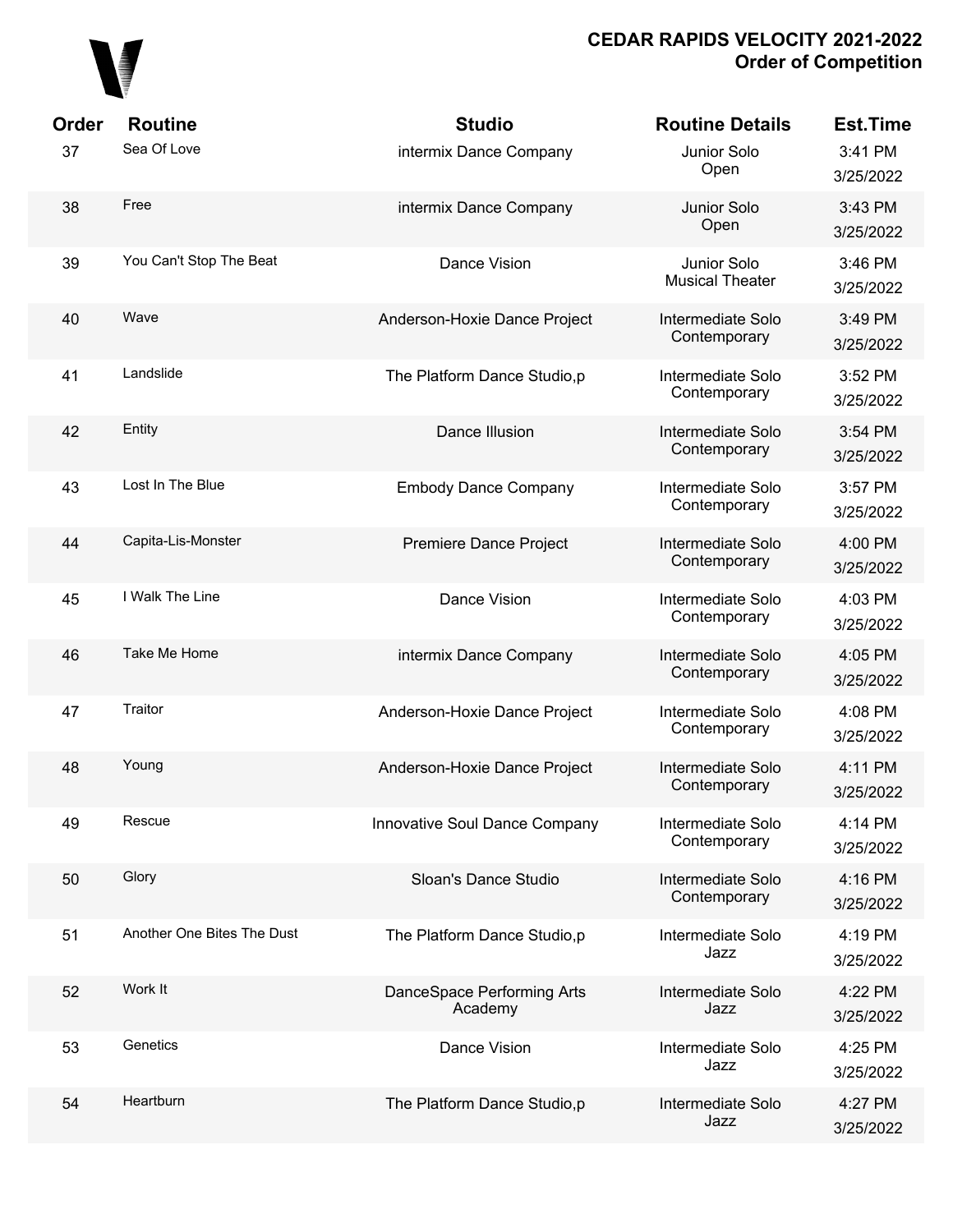

| Order | <b>Routine</b>                      | <b>Studio</b>                                         | <b>Routine Details</b>                | <b>Est.Time</b>      |
|-------|-------------------------------------|-------------------------------------------------------|---------------------------------------|----------------------|
| 55    | <b>Bruises</b>                      | Virtues In Motion Dance Studio - VIM<br>Dance Company | Intermediate Solo<br>Contemporary     | 4:30 PM<br>3/25/2022 |
| 56    | Toxic                               | <b>Embody Dance Company</b>                           | Intermediate Solo<br>Jazz             | 4:33 PM<br>3/25/2022 |
| 57    | What Have You Done for Me<br>Lately | RJ's Dance Studios (Chesterfield and<br>Ellisville)   | Intermediate Solo<br>Jazz             | 4:36 PM<br>3/25/2022 |
| 58    | Fergie                              | Sloan's Dance Studio                                  | Intermediate Solo<br>Jazz             | 4:38 PM<br>3/25/2022 |
| 59    | Blackhole                           | Dance Illusion                                        | Intermediate Solo<br>Jazz             | 4:41 PM<br>3/25/2022 |
| 60    | **5 MINUTE JUDGES BREAK**           | <b>VELOCITY DANCE CONVENTION</b>                      |                                       | 4:44 PM<br>3/25/2022 |
| 61    | Make You Feel My Love               | The Platform Dance Studio,p                           | Intermediate Solo<br>Lyrical          | 4:49 PM<br>3/25/2022 |
| 62    | Turn To Stone                       | Anderson-Hoxie Dance Project                          | Intermediate Solo<br>Lyrical          | 4:51 PM<br>3/25/2022 |
| 63    | In Case You Don't Live Forever      | Debut Dance                                           | Intermediate Solo<br>Lyrical          | 4:54 PM<br>3/25/2022 |
| 64    | At This Moment                      | Julianas Academy of Dance Eleanor<br>Nadeau           | Intermediate Solo<br>Lyrical          | 4:57 PM<br>3/25/2022 |
| 65    | Sun                                 | The Platform Dance Studio,p                           | Intermediate Solo<br>Lyrical          | 5:00 PM<br>3/25/2022 |
| 66    | People Help The People              | Premiere Dance Project                                | Intermediate Solo<br>Lyrical          | 5:02 PM<br>3/25/2022 |
| 67    | All You Leave Behind                | Juliana's Academy of Dance                            | Intermediate Solo<br>Open             | 5:05 PM<br>3/25/2022 |
| 68    | Love Your Given                     | Julianas Academy of Dance                             | Intermediate Solo<br>Open             | 5:08 PM<br>3/25/2022 |
| 69    | The One                             | The Platform Dance Studio,p                           | Intermediate Solo<br>Hip-Hop          | 5:11 PM<br>3/25/2022 |
| 70    | Fly Away                            | Virtues In Motion Dance Studio - VIM<br>Dance Company | Intermediate Duo/Trio<br>Contemporary | 5:13 PM<br>3/25/2022 |
| 71    | Just My Size                        | The Platform Dance Studio,p                           | Intermediate Duo/Trio<br>Jazz         | 5:16 PM<br>3/25/2022 |
| 72    | **AWARDS**                          | <b>VELOCITY DANCE CONVENTION</b>                      |                                       | 5:20 PM<br>3/25/2022 |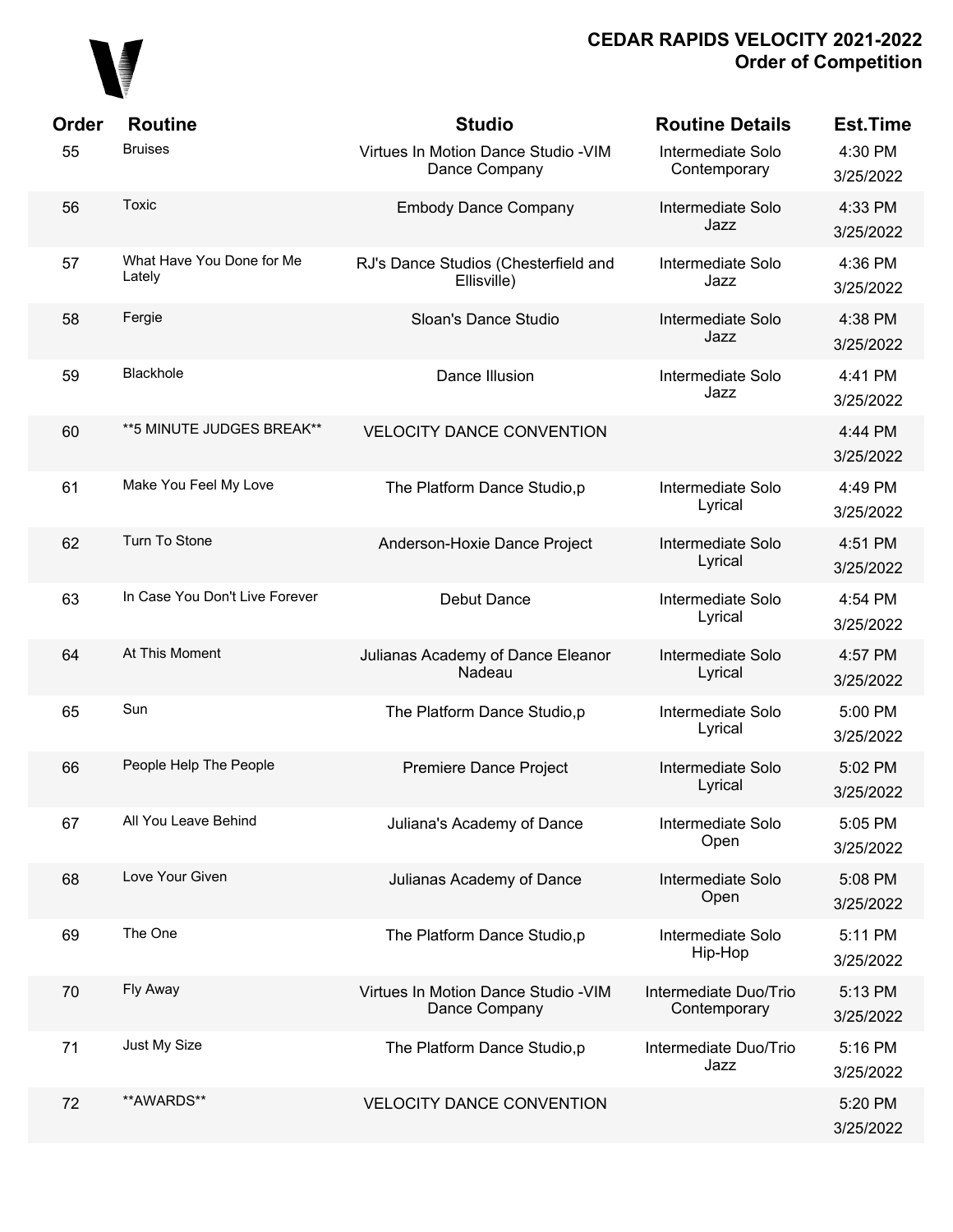

| Order | <b>Routine</b>           | <b>Studio</b>                                         | <b>Routine Details</b>           | <b>Est.Time</b>      |
|-------|--------------------------|-------------------------------------------------------|----------------------------------|----------------------|
| 73    | <b>Drones</b>            | DanceSpace Performing Arts<br>Academy                 | <b>Teen Solo</b><br>Contemporary | 5:55 PM<br>3/25/2022 |
| 74    | Lost Without You         | Innovative Soul Dance Company                         | <b>Teen Solo</b><br>Contemporary | 5:57 PM<br>3/25/2022 |
| 75    | Inertia                  | Virtues In Motion Dance Studio - VIM<br>Dance Company | <b>Teen Solo</b><br>Contemporary | 6:00 PM<br>3/25/2022 |
| 76    | All I Want               | intermix Dance Company                                | <b>Teen Solo</b><br>Contemporary | 6:03 PM<br>3/25/2022 |
| 77    | <b>Bits And Pieces</b>   | Debut Dance                                           | <b>Teen Solo</b><br>Contemporary | 6:06 PM<br>3/25/2022 |
| 78    | Paint It Black           | Dance Vision                                          | <b>Teen Solo</b><br>Contemporary | 6:08 PM<br>3/25/2022 |
| 79    | Unconditional            | Anderson-Hoxie Dance Project                          | <b>Teen Solo</b><br>Contemporary | 6:11 PM<br>3/25/2022 |
| 80    | Otherside                | <b>Embody Dance Company</b>                           | <b>Teen Solo</b><br>Contemporary | 6:14 PM<br>3/25/2022 |
| 81    | <b>Blower's Daughter</b> | Dance Vision                                          | <b>Teen Solo</b><br>Contemporary | 6:17 PM<br>3/25/2022 |
| 82    | In This Shirt            | Anderson-Hoxie Dance Project                          | Teen Solo<br>Contemporary        | 6:19 PM<br>3/25/2022 |
| 83    | Spiral                   | DanceSpace Performing Arts<br>Academy                 | Teen Solo<br>Contemporary        | 6:22 PM<br>3/25/2022 |
| 84    | What if                  | intermix Dance Company                                | Teen Solo<br>Contemporary        | 6:25 PM<br>3/25/2022 |
| 85    | Ave Maria                | Debut Dance                                           | Teen Solo<br>Contemporary        | 6:28 PM<br>3/25/2022 |
| 86    | Love And War             | Dance Vision                                          | Teen Solo<br>Contemporary        | 6:30 PM<br>3/25/2022 |
| 87    | Cold                     | The Platform Dance Studio,p                           | Teen Solo<br>Contemporary        | 6:33 PM<br>3/25/2022 |
| 88    | Reaching For Cold Hands  | Juliana's Academy of Dance                            | <b>Teen Solo</b><br>Contemporary | 6:36 PM<br>3/25/2022 |
| 89    | Launch Mode              | Anderson-Hoxie Dance Project                          | <b>Teen Solo</b><br>Jazz         | 6:39 PM<br>3/25/2022 |
| 90    | <b>Felt Cute</b>         | Virtues In Motion Dance Studio - VIM<br>Dance Company | <b>Teen Solo</b><br>Jazz         | 6:41 PM<br>3/25/2022 |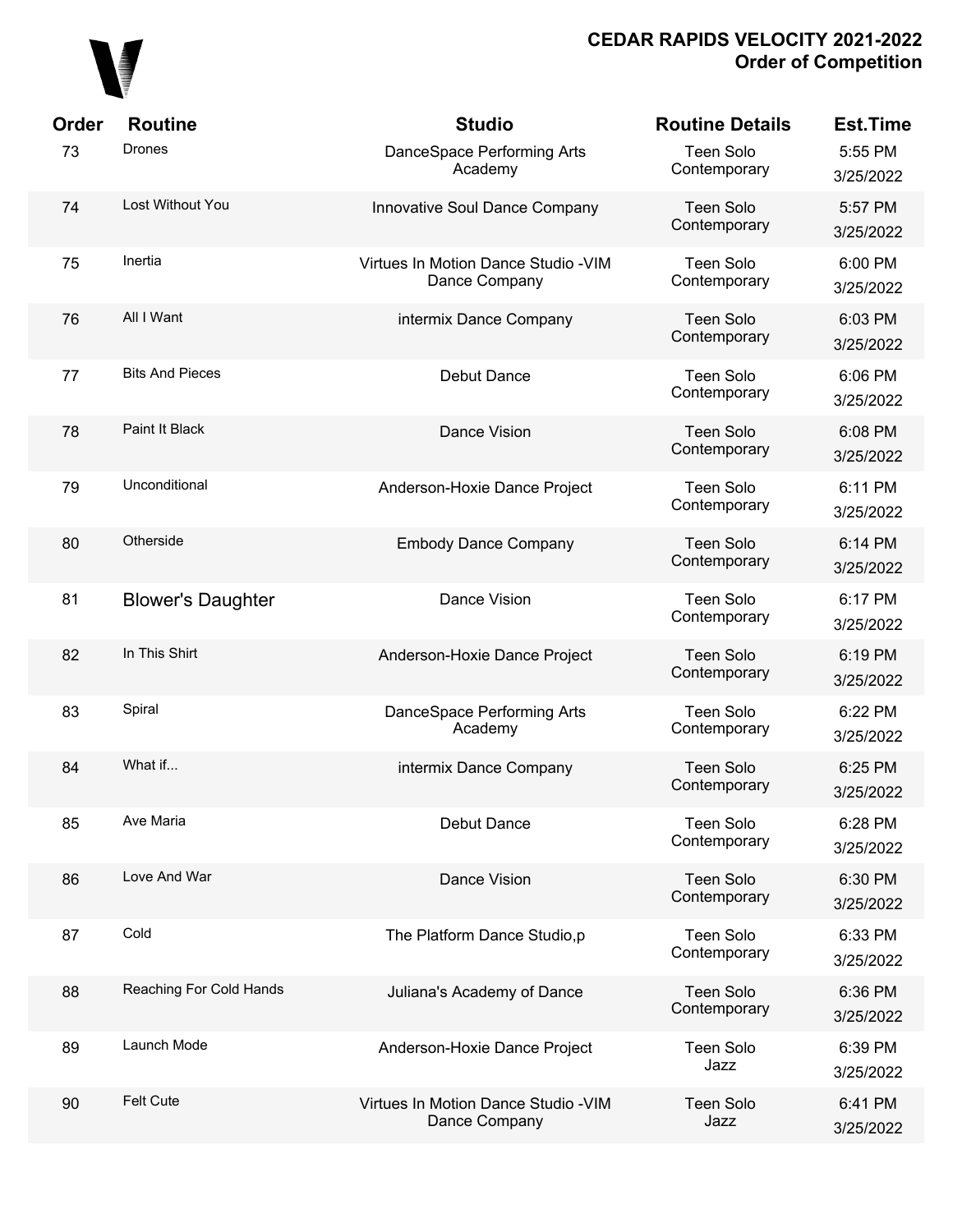# 

| <b>Order</b> | <b>Routine</b>             | <b>Studio</b>                                         | <b>Routine Details</b>      | <b>Est.Time</b>      |
|--------------|----------------------------|-------------------------------------------------------|-----------------------------|----------------------|
| 91           | Preach                     | Innovative Soul Dance Company                         | <b>Teen Solo</b><br>Jazz    | 6:44 PM<br>3/25/2022 |
| 92           | Bamboo Banga               | intermix Dance Company                                | Teen Solo<br>Jazz           | 6:47 PM<br>3/25/2022 |
| 93           | <b>Pretty Please</b>       | Virtues In Motion Dance Studio - VIM<br>Dance Company | <b>Teen Solo</b><br>Jazz    | 6:50 PM<br>3/25/2022 |
| 94           | Post That                  | Debut Dance                                           | <b>Teen Solo</b><br>Jazz    | 6:52 PM<br>3/25/2022 |
| 95           | A Pale                     | Dance Vision                                          | <b>Teen Solo</b><br>Jazz    | 6:55 PM<br>3/25/2022 |
| 96           | Ain't No Other Man         | Innovative Soul Dance Company                         | <b>Teen Solo</b><br>Jazz    | 6:58 PM<br>3/25/2022 |
| 97           | <b>White Noise</b>         | Anderson-Hoxie Dance Project                          | <b>Teen Solo</b><br>Jazz    | 7:01 PM<br>3/25/2022 |
| 98           | <b>Baby Girl</b>           | intermix Dance Company                                | <b>Teen Solo</b><br>Jazz    | 7:03 PM<br>3/25/2022 |
| 99           | Queen Bee                  | The Platform Dance Studio,p                           | <b>Teen Solo</b><br>Jazz    | 7:06 PM<br>3/25/2022 |
| 100          | Mama                       | The Platform Dance Studio,p                           | <b>Teen Solo</b><br>Lyrical | 7:09 PM<br>3/25/2022 |
| 101          | Something Beautiful        | Anderson-Hoxie Dance Project                          | <b>Teen Solo</b><br>Lyrical | 7:12 PM<br>3/25/2022 |
| 102          | Momentum                   | intermix Dance Company                                | <b>Teen Solo</b><br>Lyrical | 7:14 PM<br>3/25/2022 |
| 103          | Unforgettable              | Dance Vision                                          | <b>Teen Solo</b><br>Lyrical | 7:17 PM<br>3/25/2022 |
| 104          | Perfectly Wrong            | Dance Vision                                          | <b>Teen Solo</b><br>Lyrical | 7:20 PM<br>3/25/2022 |
| 105          | <b>Beautiful Life</b>      | Dance Vision                                          | <b>Teen Solo</b><br>Lyrical | 7:23 PM<br>3/25/2022 |
| 106          | Dancing With Your Ghost    | Dance Vision                                          | <b>Teen Solo</b><br>Lyrical | 7:25 PM<br>3/25/2022 |
| 107          | ** 5 MINUTE JUDGES BREAK** | <b>VELOCITY DANCE CONVENTION</b>                      |                             | 7:28 PM<br>3/25/2022 |
| 108          | <b>Turning Page</b>        | The Platform Dance Studio,p                           | <b>Teen Solo</b><br>Lyrical | 7:33 PM<br>3/25/2022 |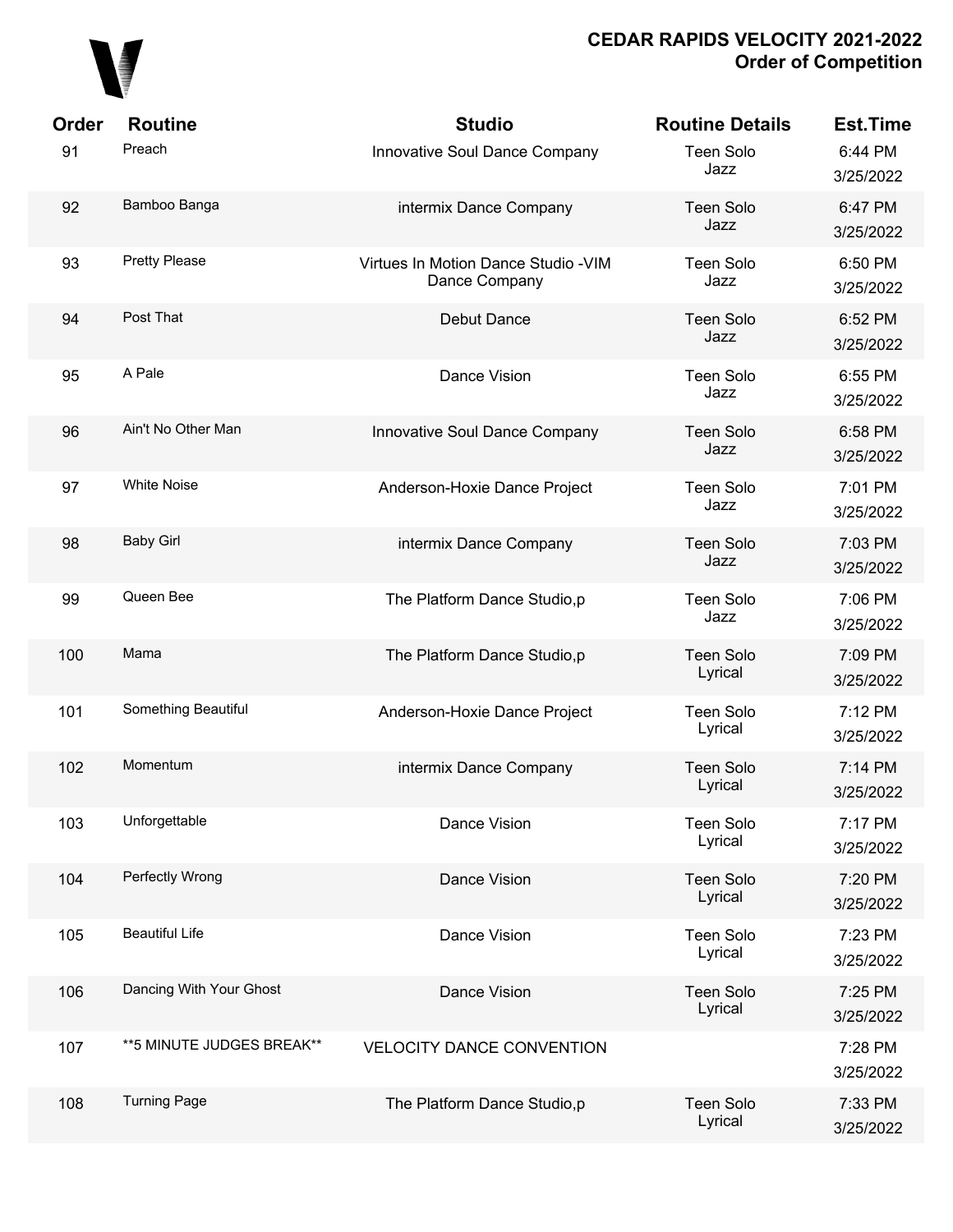

| <b>Order</b> | <b>Routine</b>        | <b>Studio</b>                                         | <b>Routine Details</b>                     | <b>Est.Time</b>      |
|--------------|-----------------------|-------------------------------------------------------|--------------------------------------------|----------------------|
| 109          | Lose My Mind          | Anderson-Hoxie Dance Project                          | <b>Teen Solo</b><br>Lyrical                | 7:35 PM<br>3/25/2022 |
| 110          | There For You         | Dance Vision                                          | <b>Teen Solo</b><br>Lyrical                | 7:38 PM<br>3/25/2022 |
| 111          | Fear Of Letting Go    | Dance Vision                                          | <b>Teen Solo</b><br>Lyrical                | 7:41 PM<br>3/25/2022 |
| 112          | What A Time           | Dance Vision                                          | <b>Teen Solo</b><br>Lyrical                | 7:44 PM<br>3/25/2022 |
| 113          | Father                | Debut Dance                                           | <b>Teen Solo</b><br>Lyrical                | 7:46 PM<br>3/25/2022 |
| 114          | No Choir              | Dance Vision                                          | <b>Teen Solo</b><br>Lyrical                | 7:49 PM<br>3/25/2022 |
| 115          | Let The Groove Get In | Anderson-Hoxie Dance Project                          | <b>Teen Solo</b><br>Tap                    | 7:52 PM<br>3/25/2022 |
| 116          | Arrasando             | Virtues In Motion Dance Studio - VIM<br>Dance Company | <b>Teen Solo</b><br>Tap                    | 7:55 PM<br>3/25/2022 |
| 117          | Call U Tomorrow       | Julianas Academy of Dance                             | <b>Teen Solo</b><br>Open                   | 7:57 PM<br>3/25/2022 |
| 118          | How It Ends           | intermix Dance Company                                | <b>Teen Solo</b><br>Open                   | 8:00 PM<br>3/25/2022 |
| 119          | Move Slow             | Juliana's Academy of Dance                            | <b>Teen Solo</b><br>Open                   | 8:03 PM<br>3/25/2022 |
| 120          | Perhaps               | The Platform Dance Studio,p                           | <b>Teen Solo</b><br>Open                   | 8:06 PM<br>3/25/2022 |
| 121          | Diamond Thread        | intermix Dance Company                                | <b>Teen Solo</b><br>Open                   | 8:08 PM<br>3/25/2022 |
| 122          | Icon                  | Anderson-Hoxie Dance Project                          | <b>Teen Solo</b><br>Open                   | 8:11 PM<br>3/25/2022 |
| 123          | Le Jazz Hot           | Anderson-Hoxie Dance Project                          | <b>Teen Solo</b><br><b>Musical Theater</b> | 8:14 PM<br>3/25/2022 |
| 124          | Raw                   | The Platform Dance Studio,p                           | <b>Teen Solo</b><br>Hip-Hop                | 8:17 PM<br>3/25/2022 |
| 125          | The Fleeing           | intermix Dance Company                                | Senior Small Group<br>Open                 | 8:19 PM<br>3/25/2022 |
| 126          | Stuntin'              | <b>Fuzion School of Dance</b>                         | Senior Small Group<br>Hip-Hop              | 8:22 PM<br>3/25/2022 |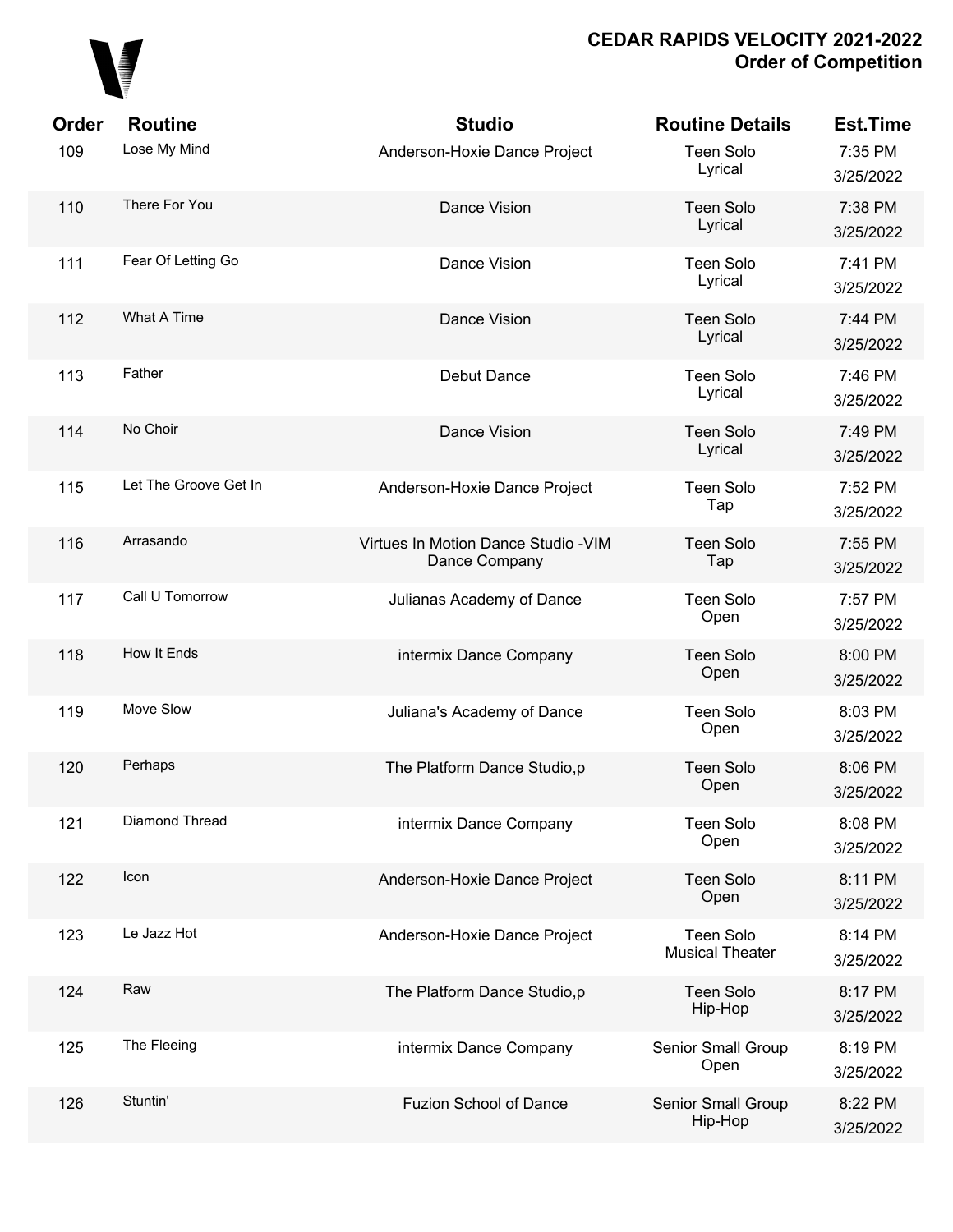

| Order | <b>Routine</b>                       | <b>Studio</b>                    | <b>Routine Details</b>                | <b>Est.Time</b>      |
|-------|--------------------------------------|----------------------------------|---------------------------------------|----------------------|
| 127   | No New Friends                       | Triple Threat Dance & Charm      | <b>Teen Solo</b><br>Hip-Hop           | 8:25 PM<br>3/25/2022 |
| 128   | Creep                                | Innovative Soul Dance Company    | Senior Solo<br>Contemporary           | 8:28 PM<br>3/25/2022 |
| 129   | Too Late                             | Innovative Soul Dance Company    | Senior Solo<br>Contemporary           | 8:31 PM<br>3/25/2022 |
| 130   | Cellophane                           | Anderson-Hoxie Dance Project     | Senior Solo<br>Contemporary           | 8:34 PM<br>3/25/2022 |
| 131   | For Ever And Ever Alone              | Debut Dance                      | Senior Solo<br>Contemporary           | 8:36 PM<br>3/25/2022 |
| 132   | <b>Still Alive</b>                   | intermix Dance Company           | Senior Solo<br>Contemporary           | 8:39 PM<br>3/25/2022 |
| 133   | Mechanism                            | intermix Dance Company           | Senior Solo<br>Contemporary           | 8:42 PM<br>3/25/2022 |
| 134   | Can I Be Him                         | Debut Dance                      | Senior Solo<br>Contemporary           | 8:45 PM<br>3/25/2022 |
| 135   | Crazy In Love                        | Innovative Soul Dance Company    | Senior Small Group<br>Jazz            | 8:47 PM<br>3/25/2022 |
| 136   | Piece By Piece                       | <b>Fuzion School of Dance</b>    | Senior Small Group<br>Contemporary    | 8:50 PM<br>3/25/2022 |
| 137   | The Foolish                          | intermix Dance Company           | Senior Small Group<br>Jazz            | 8:53 PM<br>3/25/2022 |
| 138   | I Hear A Symphony                    | Debut Dance                      | Senior Solo<br>Contemporary           | 8:56 PM<br>3/25/2022 |
| 139   | ** 5 MINUTE JUDGES BREAK**           | <b>VELOCITY DANCE CONVENTION</b> |                                       | 8:59 PM<br>3/25/2022 |
| 140   | Swim Good                            | Innovative Soul Dance Company    | Senior Solo<br>Contemporary           | 9:04 PM<br>3/25/2022 |
| 141   | Cosmic Love                          | Juliana's Academy of Dance       | Senior Solo<br>Contemporary           | 9:06 PM<br>3/25/2022 |
| 142   | In My Life                           | Dance Vision                     | Senior Solo<br>Contemporary           | 9:09 PM<br>3/25/2022 |
| 143   | These Boots Were Made For<br>Walking | Anderson-Hoxie Dance Project     | Senior Solo<br><b>Musical Theater</b> | 9:12 PM<br>3/25/2022 |
| 144   | I Put A Spell On You                 | Innovative Soul Dance Company    | Senior Solo<br>Jazz                   | 9:15 PM<br>3/25/2022 |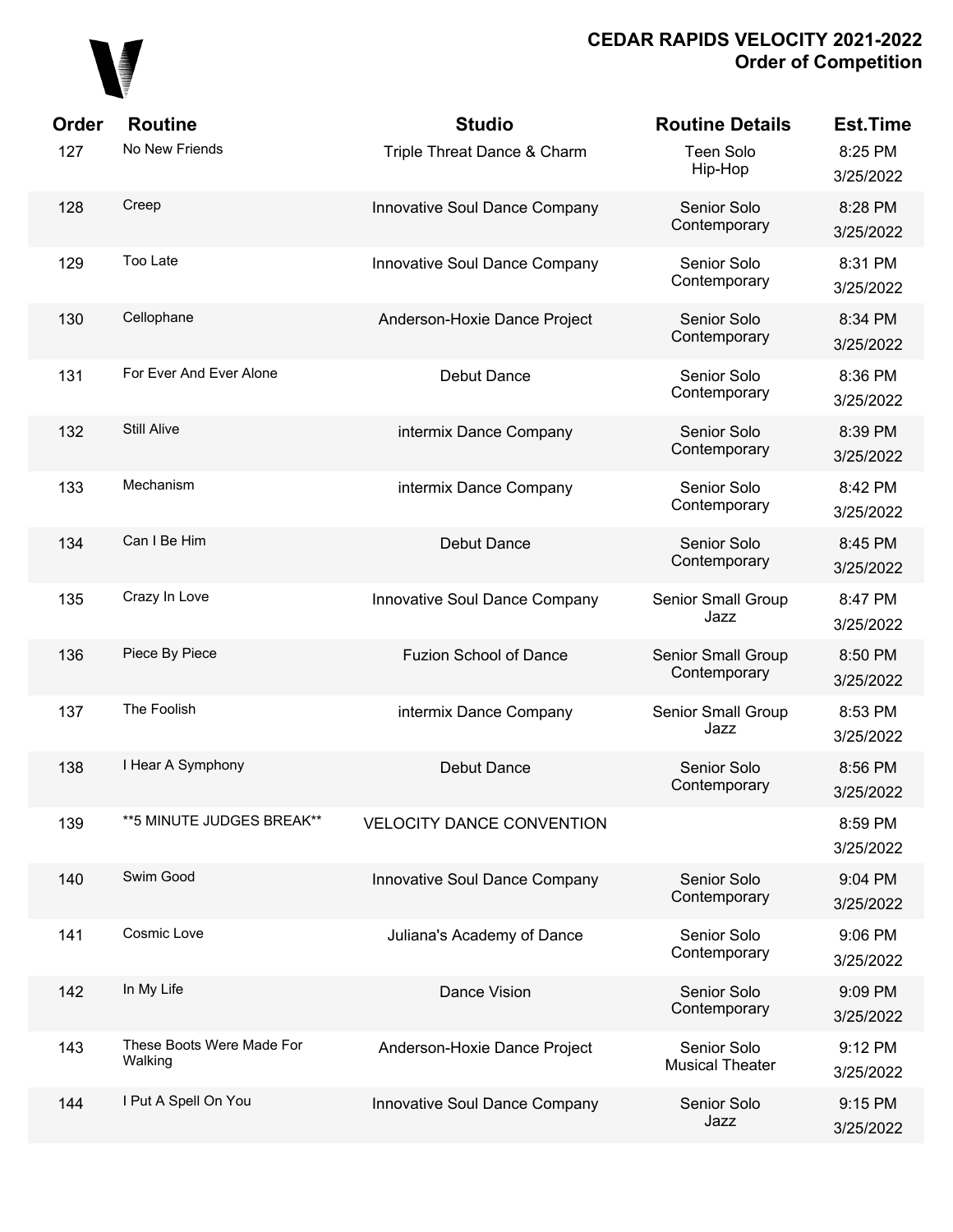

| Order | <b>Routine</b>        | <b>Studio</b>                 | <b>Routine Details</b>             | <b>Est.Time</b>       |
|-------|-----------------------|-------------------------------|------------------------------------|-----------------------|
| 145   | Black Gold            | <b>Fuzion School of Dance</b> | <b>Senior Small Group</b><br>Jazz  | 9:17 PM<br>3/25/2022  |
| 146   | Can't Stop            | intermix Dance Company        | Senior Solo<br>Jazz                | 9:20 PM<br>3/25/2022  |
| 147   | You Ain't Never       | intermix Dance Company        | Senior Solo<br>Jazz                | 9:23 PM<br>3/25/2022  |
| 148   | <b>Black And Gold</b> | Debut Dance                   | Senior Solo<br>Jazz                | 9:26 PM<br>3/25/2022  |
| 149   | Silent Night          | Debut Dance                   | Senior Solo<br>Lyrical             | 9:29 PM<br>3/25/2022  |
| 150   | Mary                  | Debut Dance                   | Senior Solo<br>Lyrical             | 9:31 PM<br>3/25/2022  |
| 151   | Bound to Love         | Juliana's Academy of Dance    | Senior Solo<br>Lyrical             | 9:34 PM<br>3/25/2022  |
| 152   | One Last Time         | Innovative Soul Dance Company | Senior Solo<br>Open                | 9:37 PM<br>3/25/2022  |
| 153   | Underground           | Debut Dance                   | Senior Solo<br>Open                | 9:40 PM<br>3/25/2022  |
| 154   | The Games We Play     | intermix Dance Company        | Senior Solo<br>Open                | 9:42 PM<br>3/25/2022  |
| 155   | La Verdad             | intermix Dance Company        | Senior Solo<br>Open                | 9:45 PM<br>3/25/2022  |
| 156   | You Better Run        | intermix Dance Company        | Senior Solo<br>Open                | 9:48 PM<br>3/25/2022  |
| 157   | Never Love Again      | The Platform Dance Studio,p   | Senior Solo<br>Open                | 9:51 PM<br>3/25/2022  |
| 158   | R.I.P                 | Juliana's Academy of Dance    | Senior Solo<br>Open                | 9:53 PM<br>3/25/2022  |
| 159   | No Role Modelz        | Innovative Soul Dance Company | Senior Solo<br>Hip-Hop             | 9:56 PM<br>3/25/2022  |
| 160   | Amen                  | Innovative Soul Dance Company | Senior Small Group<br>Contemporary | 9:59 PM<br>3/25/2022  |
| 161   | Maybe                 | intermix Dance Company        | Senior Small Group<br>Contemporary | 10:02 PM<br>3/25/2022 |
| 162   | Never Forget          | Debut Dance                   | Senior Small Group<br>Contemporary | 10:05 PM<br>3/25/2022 |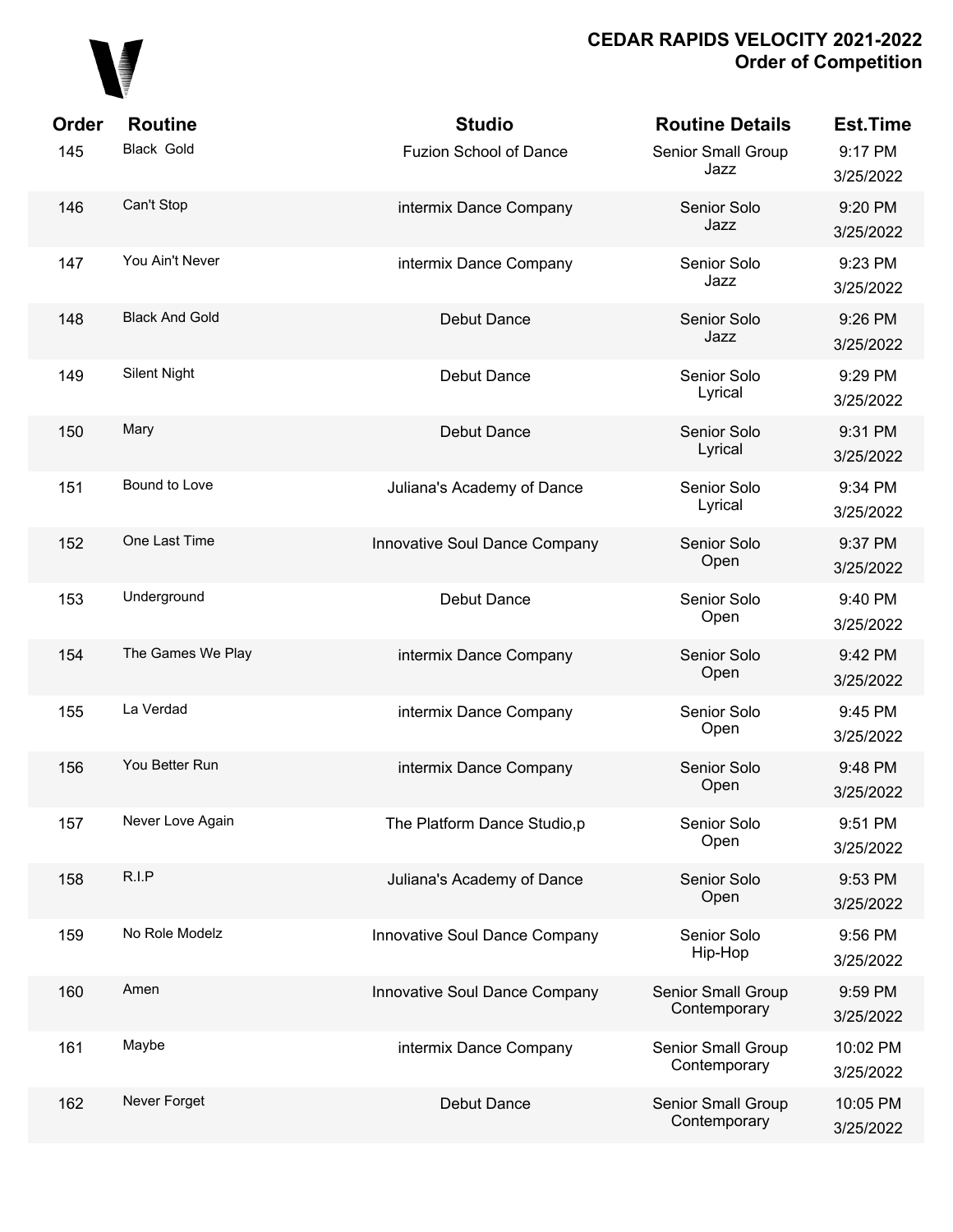

| Order | <b>Routine</b>     | <b>Studio</b>                    | <b>Routine Details</b>                       | <b>Est.Time</b>       |
|-------|--------------------|----------------------------------|----------------------------------------------|-----------------------|
| 163   | Feverishly Hot     | <b>Fuzion School of Dance</b>    | Senior Small Group<br><b>Musical Theater</b> | 10:08 PM<br>3/25/2022 |
| 164   | Paramedic          | Innovative Soul Dance Company    | Senior Small Group<br>Hip-Hop                | 10:11 PM<br>3/25/2022 |
| 165   | Swelling           | intermix Dance Company           | Senior Small Group<br>Open                   | 10:14 PM<br>3/25/2022 |
| 166   | **AWARDS**         | <b>VELOCITY DANCE CONVENTION</b> |                                              | 10:15 PM<br>3/25/2022 |
| 167   | Hair In The Air    | Dance Vision                     | Mini Small Group<br>Open                     | 3:30 PM<br>3/26/2022  |
| 168   | If I Only Knew     | <b>Fuzion School of Dance</b>    | Mini Small Group<br>Jazz                     | 3:33 PM<br>3/26/2022  |
| 169   | We Got The Beat    | Innovative Soul Dance Company    | Mini Small Group<br>Jazz                     | 3:36 PM<br>3/26/2022  |
| 170   | California Gurls   | Innovative Soul Dance Company    | Mini Small Group<br>Jazz                     | 3:39 PM<br>3/26/2022  |
| 171   | Whip It            | Dance Vision                     | Mini Small Group<br>Jazz                     | 3:42 PM<br>3/26/2022  |
| 172   | Hit The Road Jack  | <b>Fuzion School of Dance</b>    | Mini Small Group<br>Tap                      | 3:45 PM<br>3/26/2022  |
| 173   | <b>Lion Dreams</b> | intermix Dance Company           | Mini Small Group<br>Lyrical                  | 3:48 PM<br>3/26/2022  |
| 174   | What About Us      | Anderson-Hoxie Dance Project     | Mini Small Group<br>Lyrical                  | 3:51 PM<br>3/26/2022  |
| 175   | Never Enough       | Dance Vision                     | Mini Small Group<br>Contemporary             | 3:54 PM<br>3/26/2022  |
| 176   | Hard Knock Life    | Innovative Soul Dance Company    | Mini Small Group<br><b>Musical Theater</b>   | 3:57 PM<br>3/26/2022  |
| 177   | Bop To The Top     | <b>Fuzion School of Dance</b>    | Mini Small Group<br><b>Musical Theater</b>   | 4:00 PM<br>3/26/2022  |
| 178   | Do Wah Diddy       | intermix Dance Company           | Mini Duo/Trio<br>Jazz                        | 4:03 PM<br>3/26/2022  |
| 179   | Come Home          | Dance Vision                     | Mini Small Group<br>Lyrical                  | 4:05 PM<br>3/26/2022  |
| 180   | I'm A Monster      | Innovative Soul Dance Company    | Mini Small Group<br>Hip-Hop                  | 4:08 PM<br>3/26/2022  |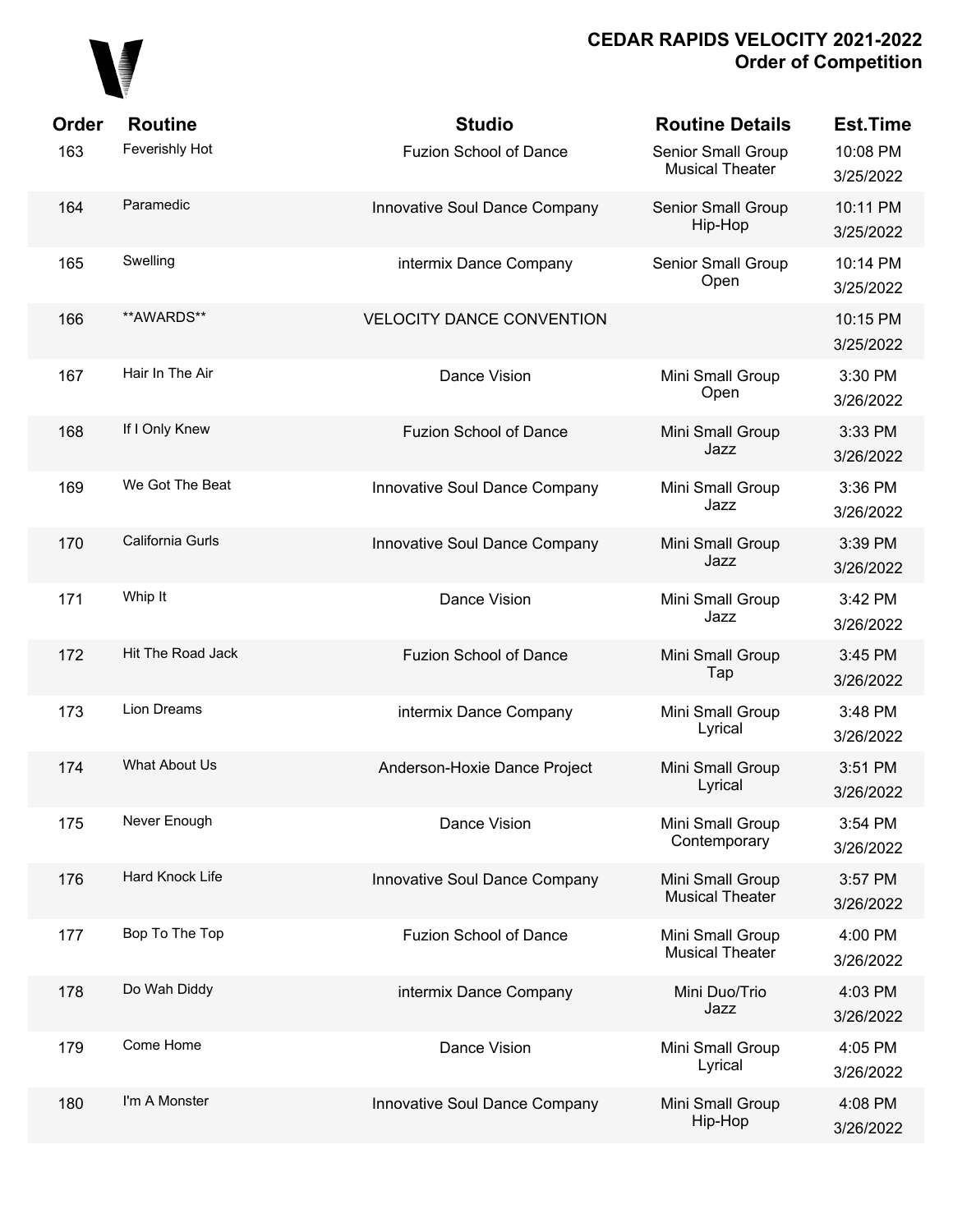## 

| Order | <b>Routine</b>         | <b>Studio</b>                 | <b>Routine Details</b>                    | <b>Est.Time</b>      |
|-------|------------------------|-------------------------------|-------------------------------------------|----------------------|
| 181   | Fast                   | Innovative Soul Dance Company | Mini Small Group<br>Hip-Hop               | 4:11 PM<br>3/26/2022 |
| 182   | Let The Beat Rock      | <b>Fuzion School of Dance</b> | Mini Small Group<br>Hip-Hop               | 4:14 PM<br>3/26/2022 |
| 183   | Here I Come            | <b>Fuzion School of Dance</b> | Junior Small Group<br>Jazz                | 4:17 PM<br>3/26/2022 |
| 184   | No Way                 | intermix Dance Company        | Junior Small Group<br>Jazz                | 4:20 PM<br>3/26/2022 |
| 185   | Work It                | Innovative Soul Dance Company | Junior Small Group<br>Hip-Hop             | 4:23 PM<br>3/26/2022 |
| 186   | <b>Bom Bom</b>         | Anderson-Hoxie Dance Project  | Junior Small Group<br>Jazz                | 4:26 PM<br>3/26/2022 |
| 187   | <b>TROUBLE</b>         | <b>Fuzion School of Dance</b> | Junior Small Group<br>Jazz                | 4:29 PM<br>3/26/2022 |
| 188   | <b>High Low Middle</b> | intermix Dance Company        | Mini Duo/Trio<br>Open                     | 4:32 PM<br>3/26/2022 |
| 189   | Sleepless              | intermix Dance Company        | Junior Duo/Trio<br>Open                   | 4:35 PM<br>3/26/2022 |
| 190   | Tribe                  | Innovative Soul Dance Company | Junior Small Group<br>Jazz                | 4:38 PM<br>3/26/2022 |
| 191   | A New Day              | Anderson-Hoxie Dance Project  | Junior Small Group<br>Lyrical             | 4:41 PM<br>3/26/2022 |
| 192   | Move                   | <b>Fuzion School of Dance</b> | Junior Small Group<br>Hip-Hop             | 4:44 PM<br>3/26/2022 |
| 193   | Yes I Can              | intermix Dance Company        | Junior Large Group<br>Open                | 4:47 PM<br>3/26/2022 |
| 194   | Powerpuff              | The Platform Dance Studio,p   | Mini Duo/Trio<br>Hip-Hop                  | 4:50 PM<br>3/26/2022 |
| 195   | I Talk to the Sky      | Innovative Soul Dance Company | Junior Large Group<br>Lyrical             | 4:53 PM<br>3/26/2022 |
| 196   | Anything I Can Do      | Anderson-Hoxie Dance Project  | Junior Duo/Trio<br>Jazz                   | 4:56 PM<br>3/26/2022 |
| 197   | Spell On You           | <b>Fuzion School of Dance</b> | Junior Duo/Trio<br><b>Musical Theater</b> | 4:58 PM<br>3/26/2022 |
| 198   | <b>Bandits</b>         | intermix Dance Company        | Junior Large Group<br>Hip-Hop             | 5:01 PM<br>3/26/2022 |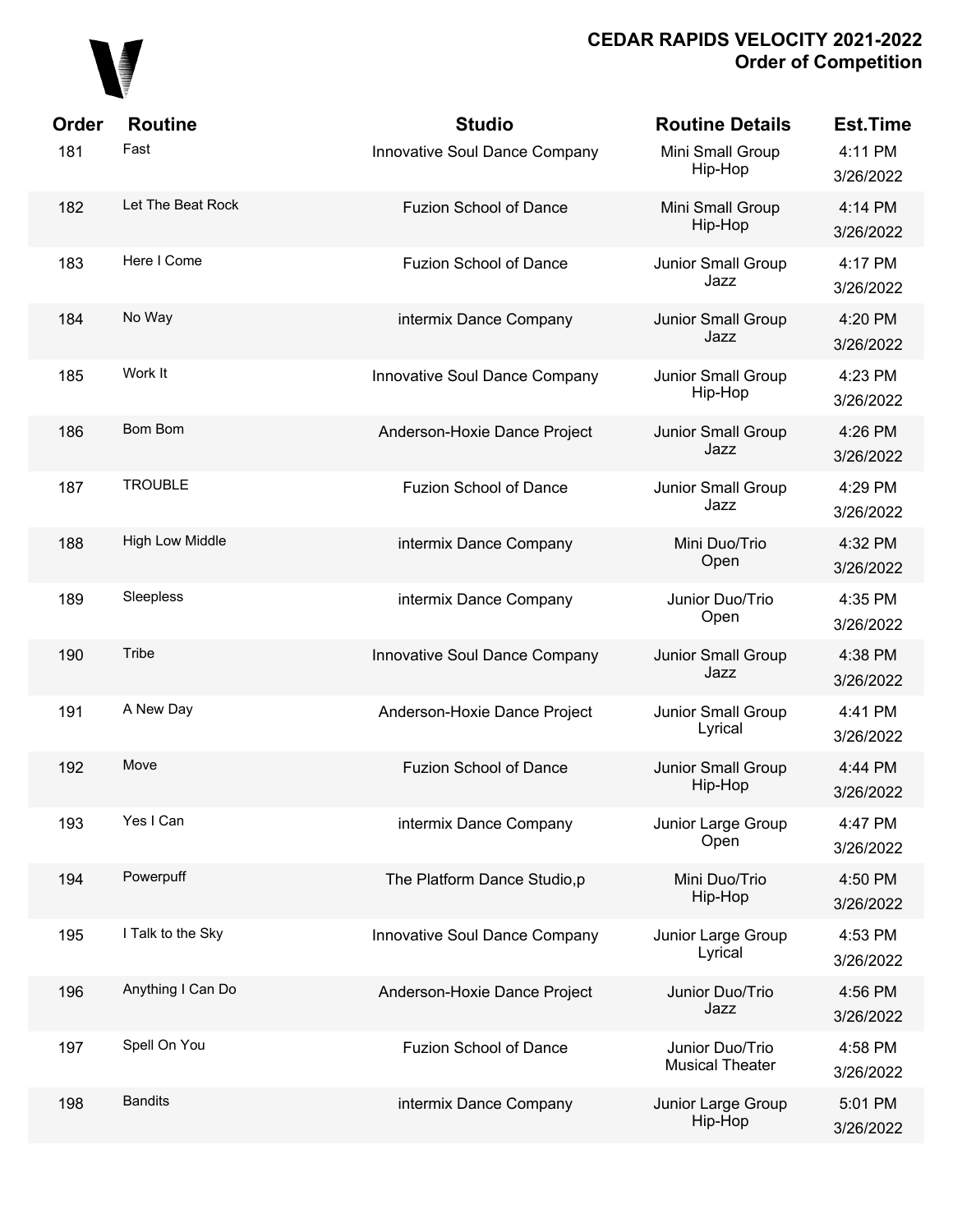

| Order | <b>Routine</b>            | <b>Studio</b>                    | <b>Routine Details</b>                                                   | <b>Est.Time</b>      |
|-------|---------------------------|----------------------------------|--------------------------------------------------------------------------|----------------------|
| 199   | Come Fly With Me          | Anderson-Hoxie Dance Project     | Junior Duo/Trio<br><b>Musical Theater</b>                                | 5:04 PM<br>3/26/2022 |
| 200   | **5 MINUTE JUDGES BREAK** | <b>VELOCITY DANCE CONVENTION</b> |                                                                          | 5:07 PM<br>3/26/2022 |
| 201   | Eyes On Me                | Anderson-Hoxie Dance Project     | Junior Large Group<br>Hip-Hop                                            | 5:12 PM<br>3/26/2022 |
| 202   | Sailors                   | Innovative Soul Dance Company    | Junior Large Group<br><b>Musical Theater</b>                             | 5:15 PM<br>3/26/2022 |
| 203   | Storm                     | Innovative Soul Dance Company    | <b>Intermediate Small</b><br>Group<br>Contamparary                       | 5:18 PM<br>3/26/2022 |
| 204   | This & That               | <b>Fuzion School of Dance</b>    | Junior Duo/Trio<br>Hip-Hop                                               | 5:21 PM<br>3/26/2022 |
| 205   | Social Season             | intermix Dance Company           | Junior Line<br>Open                                                      | 5:23 PM<br>3/26/2022 |
| 206   | Game Of Survival          | Anderson-Hoxie Dance Project     | <b>Intermediate Small</b><br>Group<br>$C$ ontomnoroni                    | 5:28 PM<br>3/26/2022 |
| 207   | <b>Think</b>              | Innovative Soul Dance Company    | <b>Intermediate Small</b><br>Group<br>$ln - -$                           | 5:31 PM<br>3/26/2022 |
| 208   | Distortion                | <b>Fuzion School of Dance</b>    | <b>Intermediate Small</b><br>Group                                       | 5:34 PM<br>3/26/2022 |
| 209   | <b>Water Lillies</b>      | intermix Dance Company           | Mini Duo/Trio<br>Lyrical                                                 | 5:37 PM<br>3/26/2022 |
| 210   | <b>Beautiful Thing</b>    | Premiere Dance Project           | Mini Duo/Trio<br>Lyrical                                                 | 5:40 PM<br>3/26/2022 |
| 211   | Ordinary                  | Anderson-Hoxie Dance Project     | <b>Intermediate Small</b><br>Group<br>$ln - -$                           | 5:43 PM<br>3/26/2022 |
| 212   | Drippin'                  | Innovative Soul Dance Company    | <b>Intermediate Small</b><br>Group<br>$\overline{u}$ in $\overline{u}$ n | 5:46 PM<br>3/26/2022 |
| 213   | Lets Get Loud             | <b>Fuzion School of Dance</b>    | Intermediate Small<br>Group<br>$T_{\cap n}$                              | 5:49 PM<br>3/26/2022 |
| 214   | I Wouldn't Know           | intermix Dance Company           | Intermediate Large<br>Group<br>Contamparary                              | 5:52 PM<br>3/26/2022 |
| 215   | Self Love                 | Anderson-Hoxie Dance Project     | Intermediate Small<br>Group<br>$T_{\cap n}$                              | 5:55 PM<br>3/26/2022 |
| 216   | 9 to 5                    | Innovative Soul Dance Company    | Intermediate Large<br>Group<br>Munical Thootar                           | 5:58 PM<br>3/26/2022 |
|       |                           |                                  |                                                                          |                      |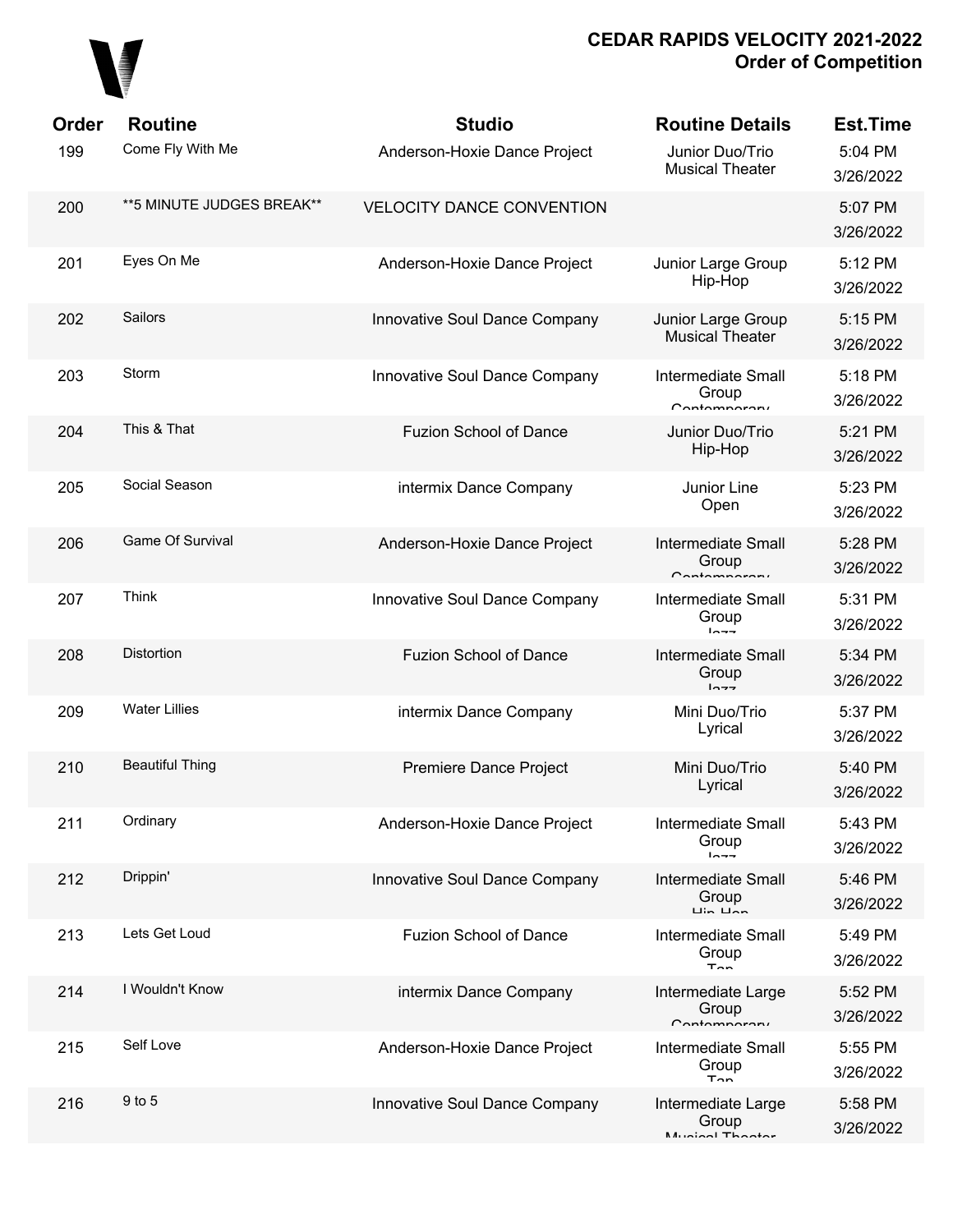

| Order<br>217 | <b>Routine</b><br>**AWARDS** | <b>Studio</b><br><b>VELOCITY DANCE CONVENTION</b> | <b>Routine Details</b>                  | <b>Est.Time</b><br>6:05 PM<br>3/26/2022 |
|--------------|------------------------------|---------------------------------------------------|-----------------------------------------|-----------------------------------------|
| 218          | Mr Worldwide                 | <b>Fuzion School of Dance</b>                     | <b>Teen Line</b><br>Jazz                | 6:40 PM<br>3/26/2022                    |
| 219          | Let Me Live                  | intermix Dance Company                            | <b>Teen Small Group</b><br>Jazz         | 6:45 PM<br>3/26/2022                    |
| 220          | Young And Beautiful          | Anderson-Hoxie Dance Project                      | <b>Teen Small Group</b><br>Contemporary | 6:48 PM<br>3/26/2022                    |
| 221          | I Love You                   | Innovative Soul Dance Company                     | <b>Teen Small Group</b><br>Contemporary | 6:51 PM<br>3/26/2022                    |
| 222          | <b>Red Dust</b>              | Innovative Soul Dance Company                     | <b>Teen Small Group</b><br>Contemporary | 6:54 PM<br>3/26/2022                    |
| 223          | <b>Rise</b>                  | intermix Dance Company                            | <b>Teen Small Group</b><br>Lyrical      | 6:57 PM<br>3/26/2022                    |
| 224          | A Shared Experience          | <b>Fuzion School of Dance</b>                     | <b>Teen Small Group</b><br>Contemporary | 7:00 PM<br>3/26/2022                    |
| 225          | Talk                         | Anderson-Hoxie Dance Project                      | <b>Teen Small Group</b><br>Contemporary | 7:03 PM<br>3/26/2022                    |
| 226          | Overthinking You             | Innovative Soul Dance Company                     | <b>Teen Small Group</b><br>Jazz         | 7:06 PM<br>3/26/2022                    |
| 227          | 5 AM                         | intermix Dance Company                            | Teen Duo/Trio<br>Contemporary           | 7:09 PM<br>3/26/2022                    |
| 228          | 100 Percent Pure Love        | Innovative Soul Dance Company                     | <b>Teen Small Group</b><br>Jazz         | 7:11 PM<br>3/26/2022                    |
| 229          | Put A Spell On You           | Anderson-Hoxie Dance Project                      | <b>Teen Small Group</b><br>Jazz         | 7:14 PM<br>3/26/2022                    |
| 230          | Proud Mary                   | <b>Fuzion School of Dance</b>                     | <b>Teen Small Group</b><br>Tap          | 7:17 PM<br>3/26/2022                    |
| 231          | Transpose                    | intermix Dance Company                            | <b>Teen Small Group</b><br>Contemporary | 7:20 PM<br>3/26/2022                    |
| 232          | Come What May                | intermix Dance Company                            | Senior Duo/Trio<br>Contemporary         | 7:23 PM<br>3/26/2022                    |
| 233          | Zillionaire                  | Innovative Soul Dance Company                     | Teen Duo/Trio<br>Jazz                   | 7:26 PM<br>3/26/2022                    |
| 234          | Vogue                        | Anderson-Hoxie Dance Project                      | Teen Duo/Trio<br>Jazz                   | 7:29 PM<br>3/26/2022                    |